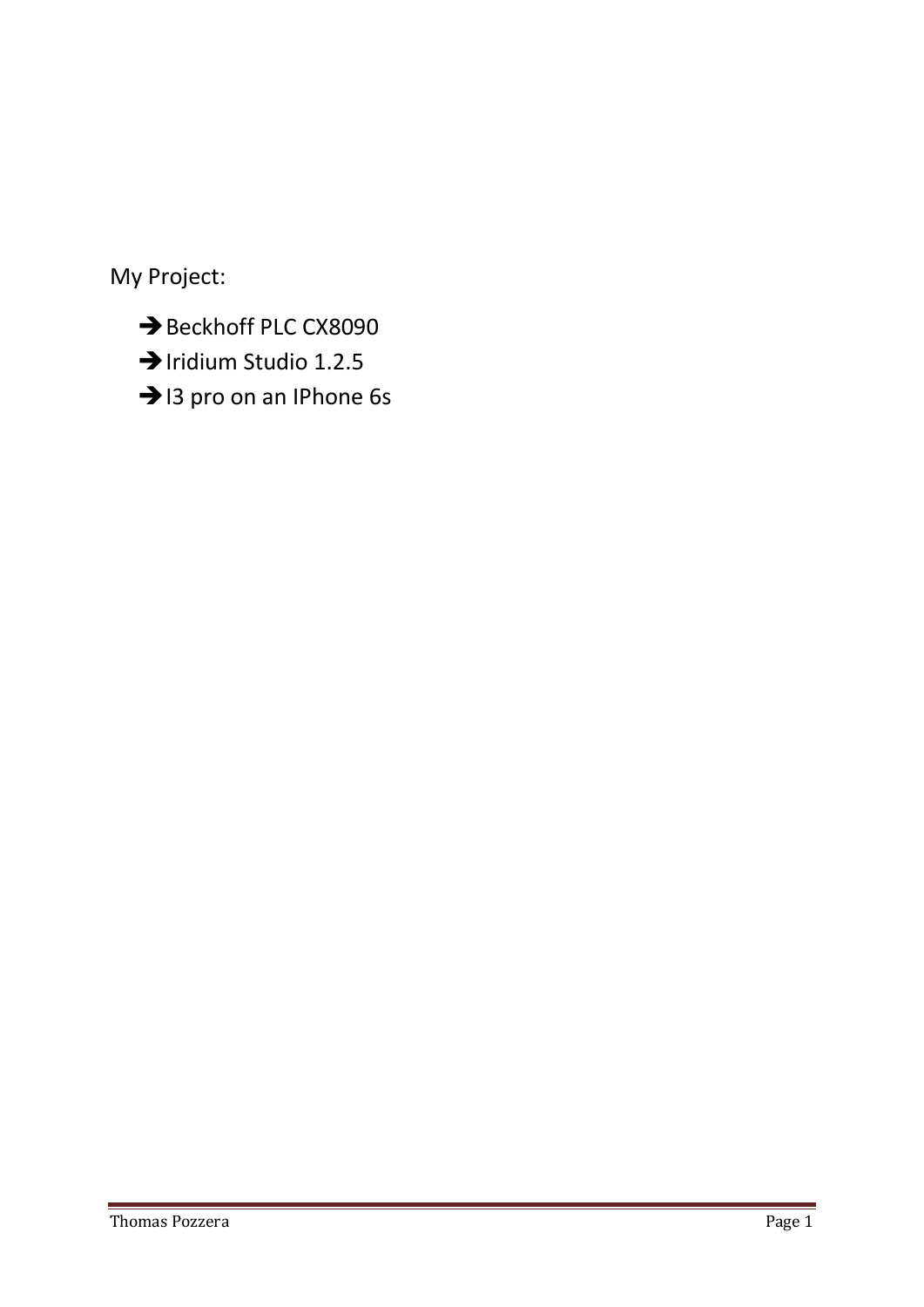#### **1. Set ADS Settings in the Project**

- Host -> Your PLC on which one your TwinCat Project runs
- Port -> TwinCat ADS Port 48898
- Net ID -> TwinCat PLC NetID (From the PLC)



| <b>Drivers</b>                    |                |  |  |  |
|-----------------------------------|----------------|--|--|--|
| - mm Beckhoff ADS                 |                |  |  |  |
| <b>Driver Tokens</b><br>$+$       |                |  |  |  |
| Ŧ<br>Commands                     |                |  |  |  |
| + Feedback                        |                |  |  |  |
| <b>KANALEIGENSCHAFTEN</b><br>Name | Beckhoff ADS   |  |  |  |
| Drivertyp                         | Beckhoff (TCP) |  |  |  |
| Debug Level                       | Info           |  |  |  |
| <b>Lokaler Anschluss</b>          |                |  |  |  |
| 192.168.1.120<br>Host             |                |  |  |  |
| Port<br>48898                     |                |  |  |  |
| 192.168.1.120.1.1<br>Net ID       |                |  |  |  |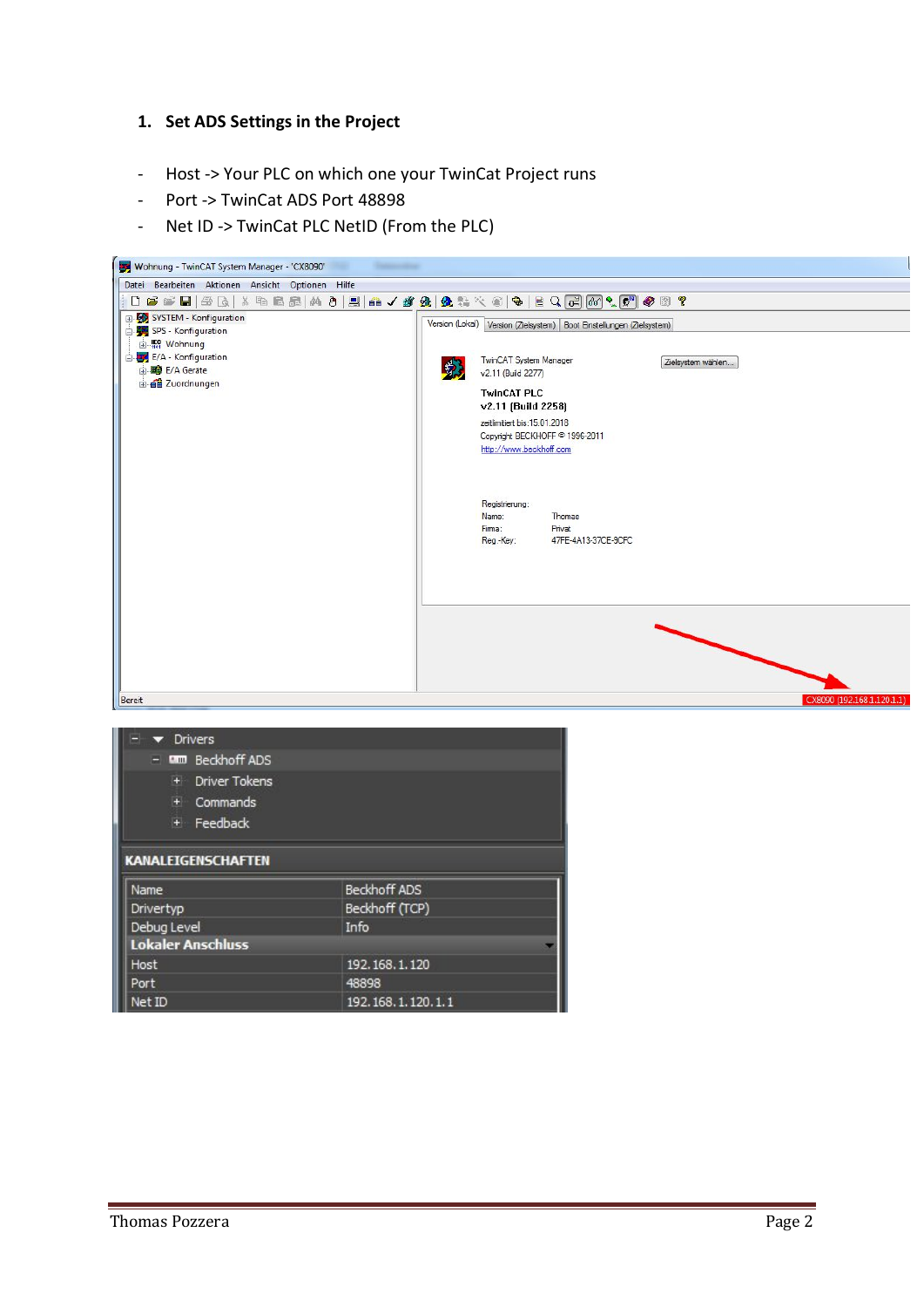#### **2. Create Driver Variables**

- Name -> Variables Name in the Iridium Project
- TargetPort -> Port from the PLC (801 RT1, 802 RT2,….)
- Type….
- PLC Var Name -> The Name from the PLC Variables (The point is important for ADS!)



|                                                        | 0001         | VAR GLOBAL            |          |           |
|--------------------------------------------------------|--------------|-----------------------|----------|-----------|
| <b>Jurcen</b>                                          | 0002         | $(* IN - Commands *)$ |          |           |
| ibliothek standard.lib 5.6.98 11:03:02: Globale Varill | 0003         | by Heizung Eltern     | $AT\$I*$ | $:$ BYTE; |
| ibliothek TcEnOcean.Ib6 25.8.15 16:38:08: Globall      | 0004         |                       |          |           |
| ibliothek TcParser.lib 24.11.16 17:31:59: Globale \    | 0005         |                       |          |           |
| ibliothek TcStringFunctions.lib 24.11.16 17:31:59:     | 0006         |                       |          |           |
| ibliothek TcSystem.lib 1.7.11 08:22:02: Globale Vall   | 0007         |                       |          |           |
| ibliothek TcSystemCX80xx.lib 5.9.16 22:53:14: Glo      | 0008<br>0009 |                       |          |           |
| ibliothek TcUtilities.lib 21.10.11 14:18:46: Globale \ | 0010         |                       |          |           |
| lobale Variablen                                       | 0011         |                       |          |           |
| Nohnung                                                | 0012         |                       |          |           |
| <b>J</b> <sup>-1</sup> General                         | 0013         |                       |          |           |
| $\exists$ $\equiv$ 2 Inputs                            | 0014         |                       |          |           |
| $\exists$ $\exists$ 2_0 utputs                         | 0015         |                       |          |           |
| <b>J</b> <sup>-</sup> 3 EnDcean                        | 0016         |                       |          |           |
| $\exists$ 4   Ridium                                   | 0017<br>0018 |                       |          |           |
| IRidium_Commands                                       | 0019         |                       |          |           |
|                                                        |              |                       |          |           |
| Wohnung - TwinCAT System Manager - 'CX8090'            |              |                       |          |           |
| Datei Rearheiten Altinnen Ansicht Ontinnen Hilfe       |              |                       |          |           |

| 0 2 2 4 4 4 4 4 4 5 6 7 8 9 4 5 6 7 8 9 8 7 8 9 4<br><b>State Strang 1</b><br>×. | Variable     |                  | $ E Q \hat{\theta}  \theta \hat{\theta}$ | 8 P                                                                     |
|----------------------------------------------------------------------------------|--------------|------------------|------------------------------------------|-------------------------------------------------------------------------|
| <b>Strang 1</b> Licht Terasse dimm DataIN Strang 1                               | Flags        | Online           |                                          |                                                                         |
| <b>Sof</b> i_usi_State_Tempfuehler_Bad                                           | Name:        | by Heizung Eltem |                                          |                                                                         |
| <b>Sof</b> i i DataIN Tempfuehler Bad                                            |              | <b>BYTE</b>      |                                          |                                                                         |
| <b>Sof</b> i_usi_State_Tempfuehler_Eltern                                        | Typ:         |                  |                                          |                                                                         |
| <b>Sof</b> i_i_DataIN_Tempfuehler_Eltern                                         | Gruppe:      | Eingänge         | Größe                                    | 1.0                                                                     |
| <b>Sof</b> i_usi_State_Tempfuehler_Kind                                          |              | 788 (0x314)      |                                          | 0                                                                       |
| <b>At i_i_DataIN_Tempfuehler_Kind</b>                                            | Adresse:     |                  | User ID:                                 |                                                                         |
| <b>At i_usi_State_Tempfuehler_Arbeiten</b>                                       | Verknüpft m. |                  |                                          |                                                                         |
| <b>At i_i_DataIN_Tempfuehler_Arbeiten</b>                                        |              |                  |                                          |                                                                         |
| <b>At i_usi_State_Tempfuehler_Diele</b>                                          | Kommentar:   |                  |                                          | Variable des IEC61131 Projekts "Wohnung". Aufgefrischt mit Task "Tasl A |
| <b>At i_i_DataIN_Tempfuehler_Diele</b>                                           |              |                  |                                          |                                                                         |
| <b>Sof</b> i_usi_State_Tempfuehler_Wohnen                                        |              |                  |                                          |                                                                         |
| <b>Sof</b> i_i_DataIN_Tempfuehler_Wohnen                                         |              |                  |                                          |                                                                         |
| of by Heizung Eltern                                                             |              |                  |                                          |                                                                         |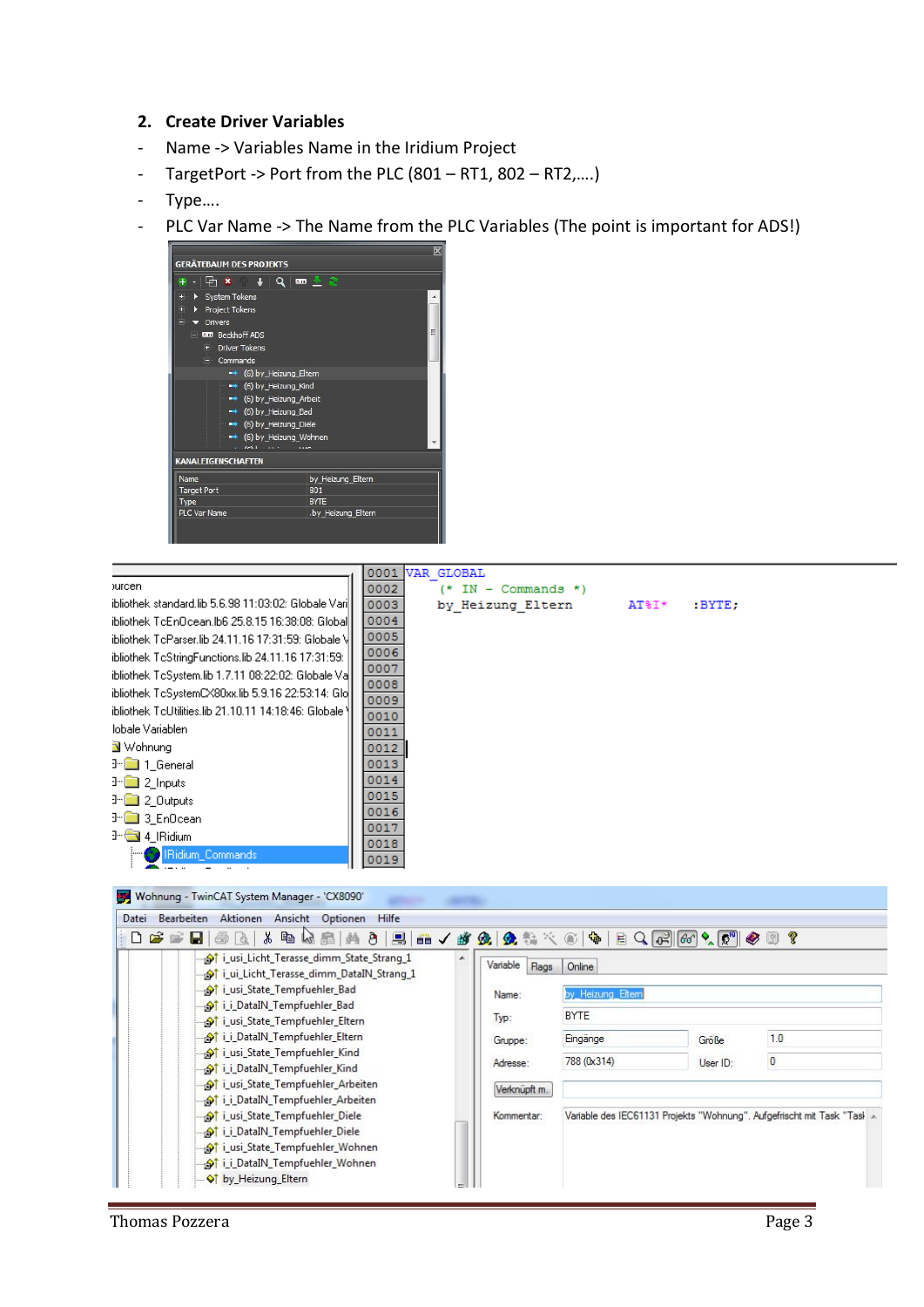## **3. PLC Route**

Add a Route from your PLC to your Panel Device.

Example for a Beckhoff CX PLC (CX8090):

- Connect you Remote to the CX with CERHOST
- Open Explorer \Harddisk\System
- Open the Programm TcAmsRemoteMrg

Add your Route from your Panel Device: (For example my IPhone 6s)

| CX 024697                                             |                                                                                   |                                                                  |                                          | $\Box$                                     |
|-------------------------------------------------------|-----------------------------------------------------------------------------------|------------------------------------------------------------------|------------------------------------------|--------------------------------------------|
| File<br>Zoom Tools Help                               |                                                                                   |                                                                  |                                          |                                            |
| File<br>Edit<br>View                                  | Go<br>Favorites                                                                   | $\bullet$ $\bullet$ $\times$ $\circ$<br>٠                        |                                          | ×                                          |
| Address \Hard Disk\System                             |                                                                                   |                                                                  |                                          |                                            |
| Name                                                  |                                                                                   | Size Type                                                        | Date Modified                            |                                            |
| <sup>6</sup> DeviceDMA                                | 32.9KB                                                                            | Application Extension                                            | 9/23/2005 4:50 AM                        |                                            |
| * 1TcTargetV                                          |                                                                                   | 371KB Application Extension                                      | 4/10/2008 1:19 PM                        |                                            |
| SATLCE300                                             |                                                                                   | 66.5KB Application Extension 4/28/2000 3:58 AM                   |                                          |                                            |
| SATLCE400                                             | 82.5KB                                                                            | Application Extension 4/2/2004 5:46 PM                           |                                          |                                            |
| Cx9ImageUpdate                                        |                                                                                   | 118KB Application                                                | 4/30/2008 4:36 PM <sup>V</sup>           |                                            |
| CxAddUser                                             | 7KB                                                                               | AL AMS Remote Connections                                        |                                          |                                            |
| <b>进CXConfig</b>                                      | 103KB AD                                                                          | Local Computer                                                   |                                          |                                            |
| S CXConfigCore                                        | 65KB Ad                                                                           |                                                                  |                                          |                                            |
| * CxConfigDevice                                      | 130KB Ap                                                                          | AMS Net Id: 5.2.70.151.1.1                                       |                                          |                                            |
| CxRegFiles                                            | 10.5KB Ad                                                                         |                                                                  |                                          |                                            |
| CxRunOnce                                             | 21 bytes Ba                                                                       | Remote Computers                                                 |                                          |                                            |
| CxStartRas                                            | 120KB Ap                                                                          | DIRKSTEST-XP                                                     |                                          |                                            |
| CxSuspend                                             | 4KB Ad                                                                            | <b>APTROCKEL</b>                                                 |                                          |                                            |
| <i><b>M</b></i> notepadce                             | 49.5KB AD                                                                         | LoopBack<br>MARCOKUL                                             |                                          |                                            |
| <b>Regedit</b>                                        | 212KB Ap                                                                          | temote Marco                                                     |                                          |                                            |
| Startup                                               | 23.5KB                                                                            | Ad<br>WILMS-NB                                                   |                                          |                                            |
| <b>E</b> TASKMAN                                      | 29.5KB                                                                            | Ad                                                               |                                          |                                            |
| S TcAdsDICe                                           | 274KB                                                                             | Ad<br>Add                                                        | Properties<br>Remove                     |                                            |
| TcAdsTest                                             | 98KB Ap                                                                           |                                                                  |                                          |                                            |
| TcAmsLog                                              | 115KB                                                                             | Ad                                                               |                                          |                                            |
| * TcAmsLogger                                         | 124KB                                                                             | Ad<br>OK.                                                        | Cancel                                   |                                            |
| TcAmsRemoteMgr                                        | 121KB                                                                             | Ad                                                               |                                          |                                            |
| <sup>9</sup> TcAmsSerial<br><sup>o</sup> ] TcScriptCe | 32.5KB<br>54.5KB                                                                  | Аррасатолт ехтельтогт<br>Application Extension 11/6/2003 1:55 PM | 372872008 12:21 PM                       |                                            |
| TcTargetV                                             | 365KB                                                                             |                                                                  | Application Extension 5/12/2009 12:57 PM |                                            |
| XCOPYCE                                               | 93KB                                                                              | Application                                                      | 6/22/2006 7:09 PM                        |                                            |
|                                                       |                                                                                   |                                                                  |                                          |                                            |
| Start  <br>System                                     |                                                                                   | AMS Remote Connections                                           |                                          | 11990 3 10:13 AM 2                         |
| Local Computer<br>Name:<br>AMS Net Id:                | wwww<br><b>Remote Connection Properties</b><br><b>IPhone</b><br>192.168.1.101.1.1 |                                                                  |                                          |                                            |
| Address:<br>Transport:                                | 192.168.1.101<br>TCP/IP                                                           |                                                                  |                                          |                                            |
| ОК                                                    | Slow Connection<br>Cancel                                                         |                                                                  |                                          | (Test it with Slow Connection and without) |
|                                                       |                                                                                   |                                                                  |                                          |                                            |